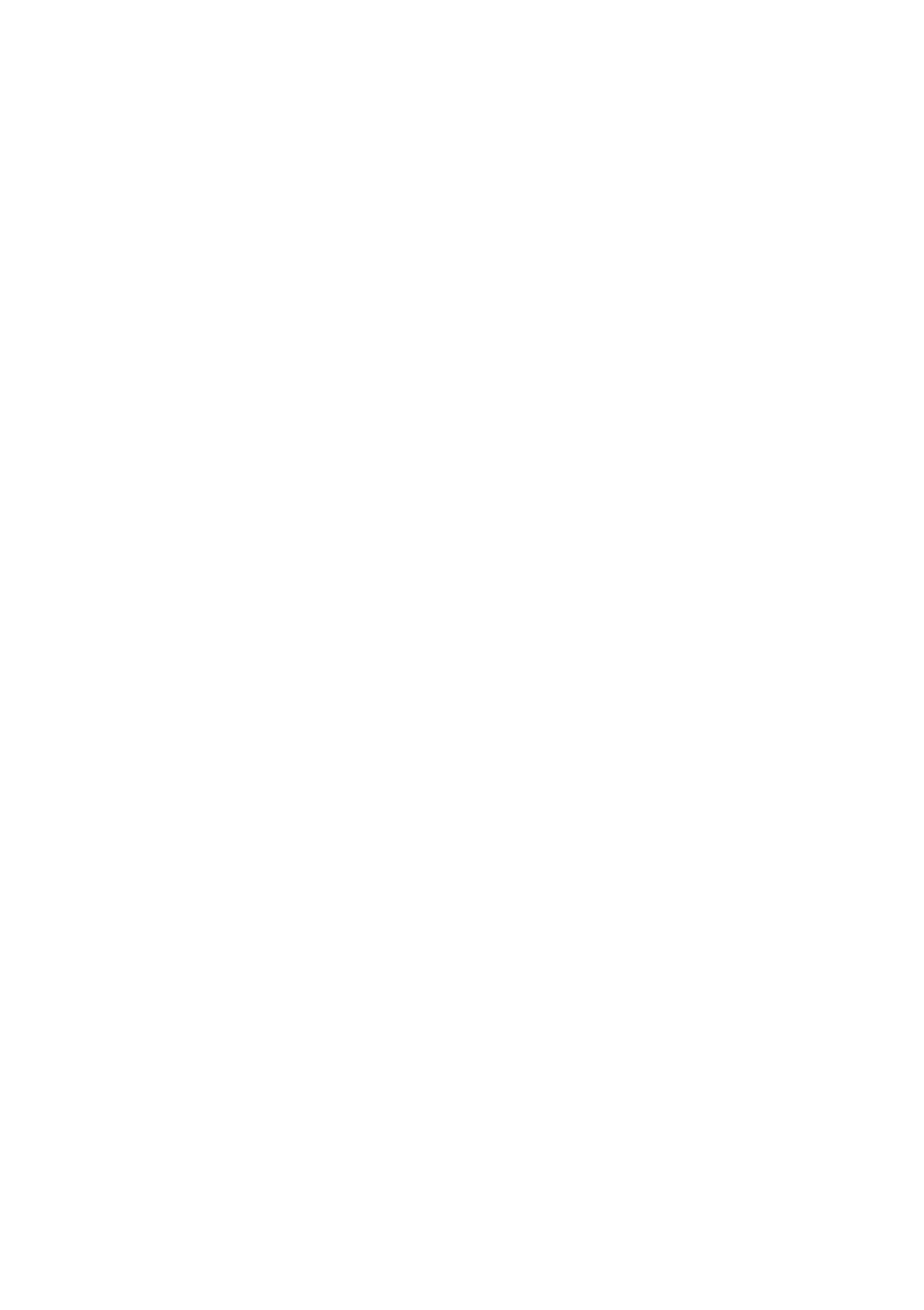# **Multinational Force Structures in Europe**

## KRAFT Ina

## **1. Introduction**

European states are engaged in a multitude of military cooperation arrangements.1 For example, various and numerous multinational relations exist in different military process areas relating to capability development, military training and joint doctrine development. Furthermore, since the end of the Cold War, European states have participated in numerous international military missions together.2 Military cooperation in Europe, however, becomes particularly visible in the establishment of standing and non-standing multinational military structures, both at command and unit level, that are dispersed over the whole European continent. This chapter provides an overview on these multinational force structures in Europe and answers questions of how they came about.

# **2. The Development of Multinational Structures in Cold War Europe**

Many of the multinational arrangements that exist in Europe today were put in place after the end of the Cold War.The multifaceted nature that we see today, however, originated from as early as the 1940s. The origin of the institutionalised and long-term cooperation of the armed forces of various European states as we know it today dates back to the cooperation of the Allied Forces during World

<sup>&</sup>lt;sup>1</sup> The statements contained in this paper are based on the findings of a research project on multinational cooperation in the military that was carried out at the Bundeswehr Centre of Military History and Social Sciences between 2020 and 2021. Parts of this chapter were presented at the 16th ERGOMAS Biennial Conference in Tartu, Estonia, on 20 July 2021 and at a joint workshop held online by the National Institute for Defense Studies (Japan) and the Bundeswehr Centre of Military History and Social Sciences (Germany) on 10 August 2021.

<sup>&</sup>lt;sup>2</sup> For pragmatic reasons, the terms "Europe" and "European" are used in this chapter for NATO and EU members, as well as for European democracies of Western character that are closely linked politically to these two organisations. For this chapter, developments within the Warsaw Pact are excluded. For the purpose of the arguments pursued in this chapter, former members of the Warsaw Pact become relevant as their armed forces participated in multinational settings after the end of the Cold War.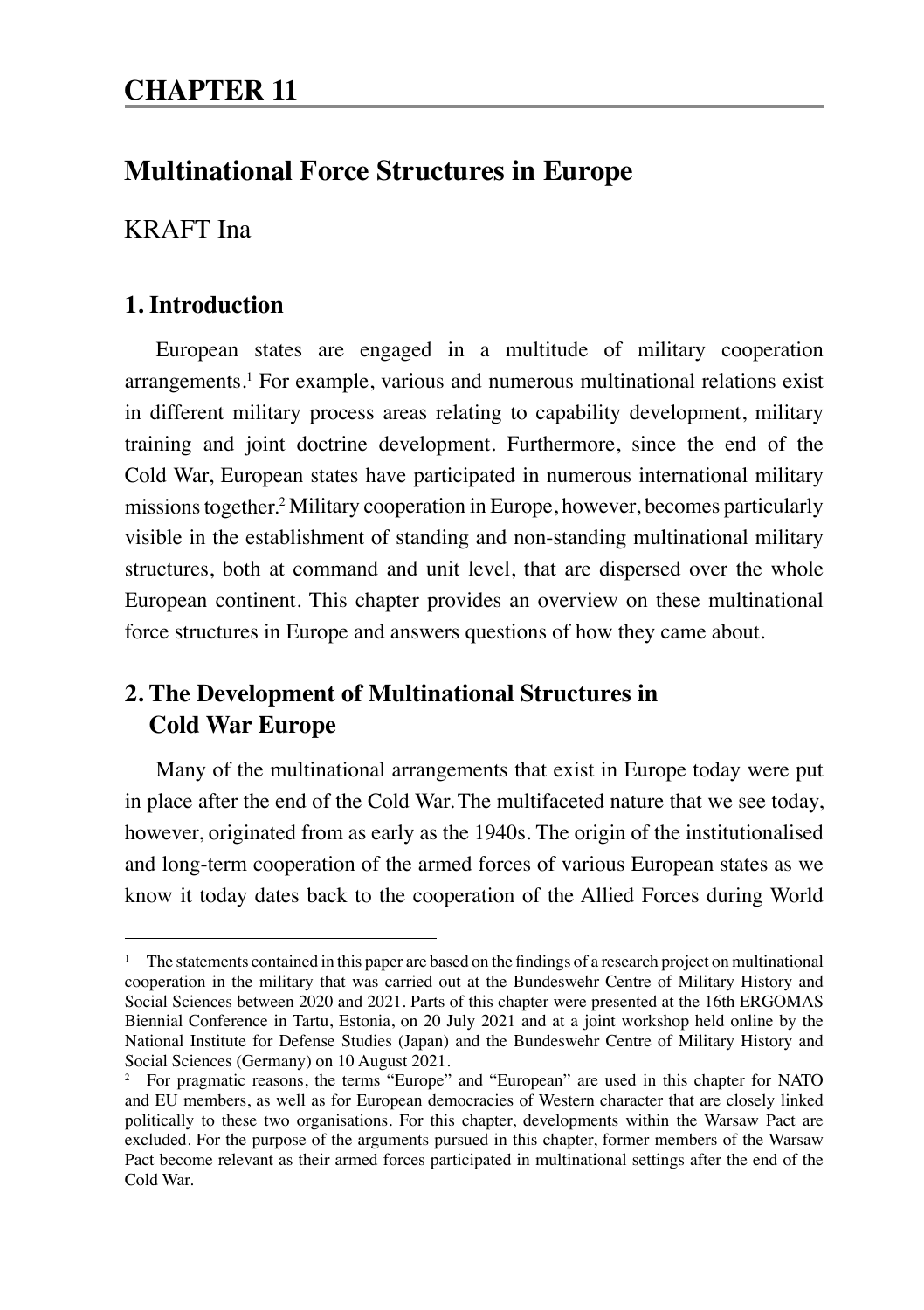War II.<sup>3</sup> In 1942, British and US armed forces established a joint headquarters, the Allied Forces Headquarters (AFHQ). One year later, the Supreme Headquarters Allied Expeditionary Forces Europe (SHAEF) was created.<sup>4</sup> It was the precursor of NATO's Supreme Headquarters Allied Powers Europe (SHAPE), established in 1951.

To this day, SHAPE and the NATO's strategic and operational headquarters, which were gradually established in the course of time following the set-up of NATO's military structure in the 1950s, represent the integrated NATO Command Structure (NCS).<sup>5</sup> At these headquarters, all of NATO's operations are planned and their implementation is supported. Some of the staff working at these headquarters serve as members of their national delegations and are thus subject to instructions from their countries' respective capitals. This is also the case with NATO's Military Committee, through which the chiefs of the general staff of the armed forces of NATO's member states or their representatives coordinate with one another while also representing their countries' positions. However, the members of the International Military Staff (IMS), as well as the staff of NATO's commands and the subordinate headquarters, do not act as representatives of their respective states, but as members of NATO, even if they continue to wear their

<sup>3</sup> During the Boxer Rebellion in China (1900–1901), the so-called *Armee-Oberkommando* (Army High Command) of the German Army exercised command over its own forces and, for a short period, also over British, French, Italian, Japanese, Russian and US troops. However, it had a national, as opposed to an integrated multinational, staff; R. Leonhard, *The China Relief Expedition: Joint Coalition Warfare in China, Summer 1900* (Baltimore: Johns Hopkins University, 2009). The socalled Supreme War Council, which was created in 1917 to coordinate the operations of the United Kingdom, France and Italy in World War I, was primarily a political coordinating body and not a military headquarters; E. Greenhalgh, *Victory through Coalition: Britain and France during the First World War* (Cambridge: Cambridge University Press, 2005), 173; M. McCrae, *Coalition Strategy and the End of the First World War: The Supreme War Council and War Planning, 1917–1918* (Cambridge: Cambridge University Press, 2019). These military cooperation arrangements can be regarded as precursors to the highly institutionalised multinational structures that came into existence after World War II and that are a focus of this chapter.

<sup>4</sup> F. Morgan, *Overture to Overlord* (London: Hodder & Stoughton, 1950); SHAEF and Office of the Chief of Military History, *History of COSSAC (Chief of Staff to Supreme Allied Commander)*, 8-3.6 CA, (Washington D.C.: Center of Military History Manuscripts (CMH), 1944).

<sup>5</sup> G. W. Pedlow, *The Evolution of NATO's Command Structure, 1951–2009* (Brussels: NATO, 2009), <https://shape.nato.int/resources/21/evolution%20of%20nato%20cmd%20structure%201951-2009.pdf>, <https://www.nato.int/nato\_static\_fl2014/assets/pdf/pdf\_2018\_02/1802-Factsheet-NATO-Command-Structure\_en.pdf> (accessed on 3 May 2021). In the context of European unification, the term *integration* designates the transfer of sovereign rights. However, although the NATO Command Structure is referred to as 'integrated', the NATO countries have not transferred sovereign power over their armed forces to NATO.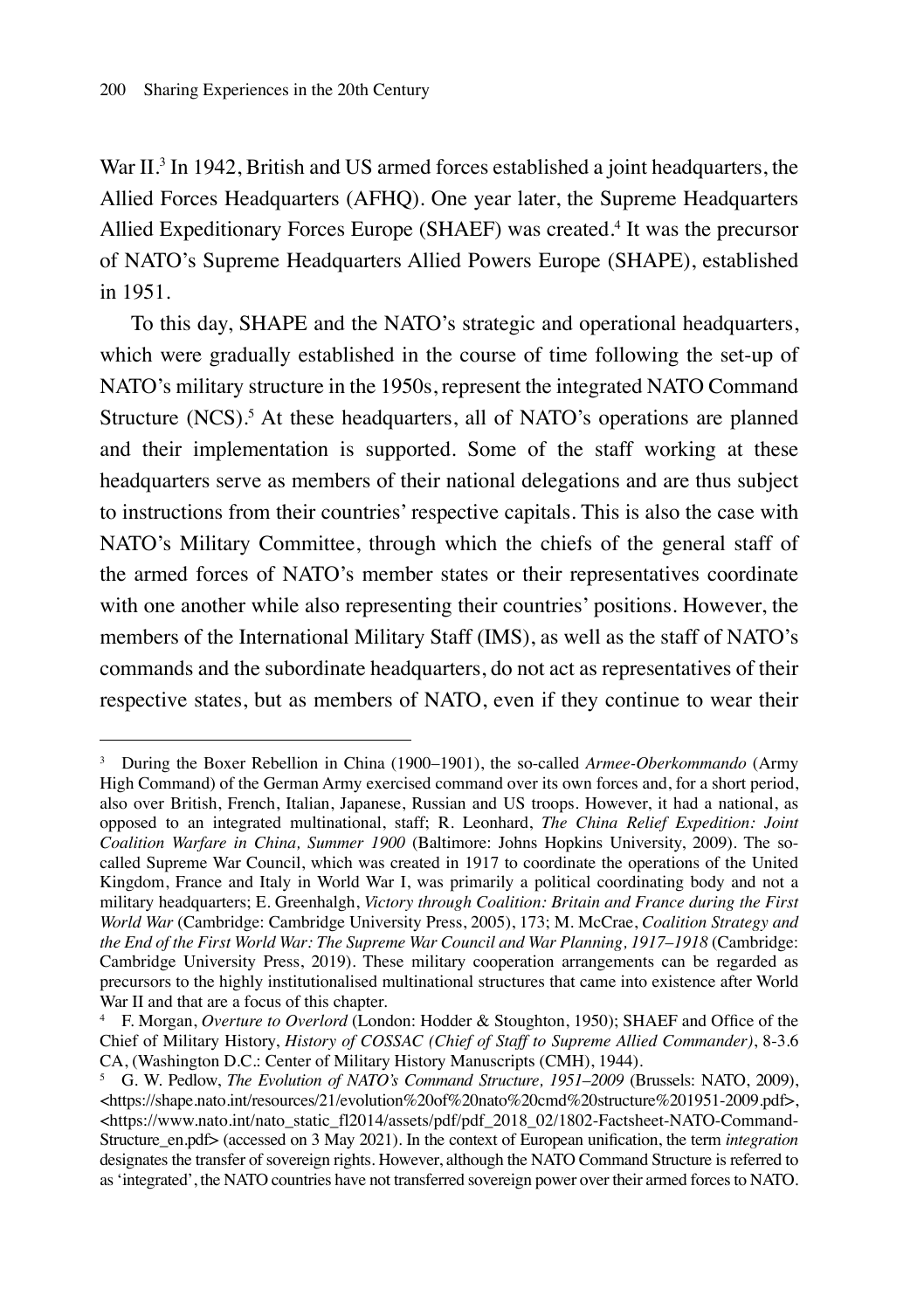national uniforms.

Given that during the Cold War, attacks on NATO's European territory were expected to occur in any geographic region, from the North Cape to the Mediterranean Sea, at any time, for the first four decades of its existence, NATO adopted a comprehensive and regional structure. For that purpose, the Alliance territory was divided into regions and a Commander-in-Chief (CINC) who assumed command and control over land, air and naval forces in his or her area of command via integrated headquarters was assigned to each region.6 This regional structure shaped NATO until the end of the Cold War.

Besides the integrated NATO Command Structure, NATO was based on military commands and formations that were provided to the Alliance by its member states. To this day, they represent the NATO Force Structure (NFS). The interrelations between the NATO Command Structure and the national formations were complex and multifaceted. Air defence, for example, was hard to accomplish at a national level due to geographic conditions and technical constraints. As a consequence, a large amount of operational elements of the air forces of European states were integrated into tactical NATO air fleets, which assumed command and control over them. In the case of the German *Luftwaffe*, this applied to almost 100 percent of the troops.7

Major land formations, however, mostly retained their national organisation. There were, however, some exceptions. One was the Allied Command Europe Mobile Force (Land) (AMF(L)), a multinational brigade with battalions from various European states that was created in 1961.8 AMF(L)'s mission was to protect the northern and southern flank of the Alliance in particular. In addition, Germany and Denmark established the Corps Headquarters Allied Land Forces Schleswig-

<sup>6</sup> Pedlow, *The Evolution of NATO's Command Structure, 1951–2009* <https://shape.nato.int/resources/21/ evolution%20of%20nato%20cmd%20structure%201951-2009.pdf>, 2.

<sup>7</sup> B. Lemke and H. v. d. Felsen, *Die Luftwaffe 1950 bis 1970: Konzeption, Aufbau, Integration*, Sicherheitspolitik und Streitkräfte der Bundesrepublik Deutschland (Munich: R. Oldenbourg Verlag, 2006), 65; B. Mende, "Multinationalität - nichts Neues für die Luftstreitkräfte", in *Multinationale Streitkräfte in der NATO: Gemeinsamkeit verbindet*, ed. C. P. M. G. CPM (Sankt Augustin: CPM, 1994).

<sup>8</sup> B. Lemke, *Die Allied Mobile Force, 1961 bis 2002 (Entstehung und Probleme des Atlantischen Bündnisses)* (Berlin: De Gruyter Oldenbourg, 2015).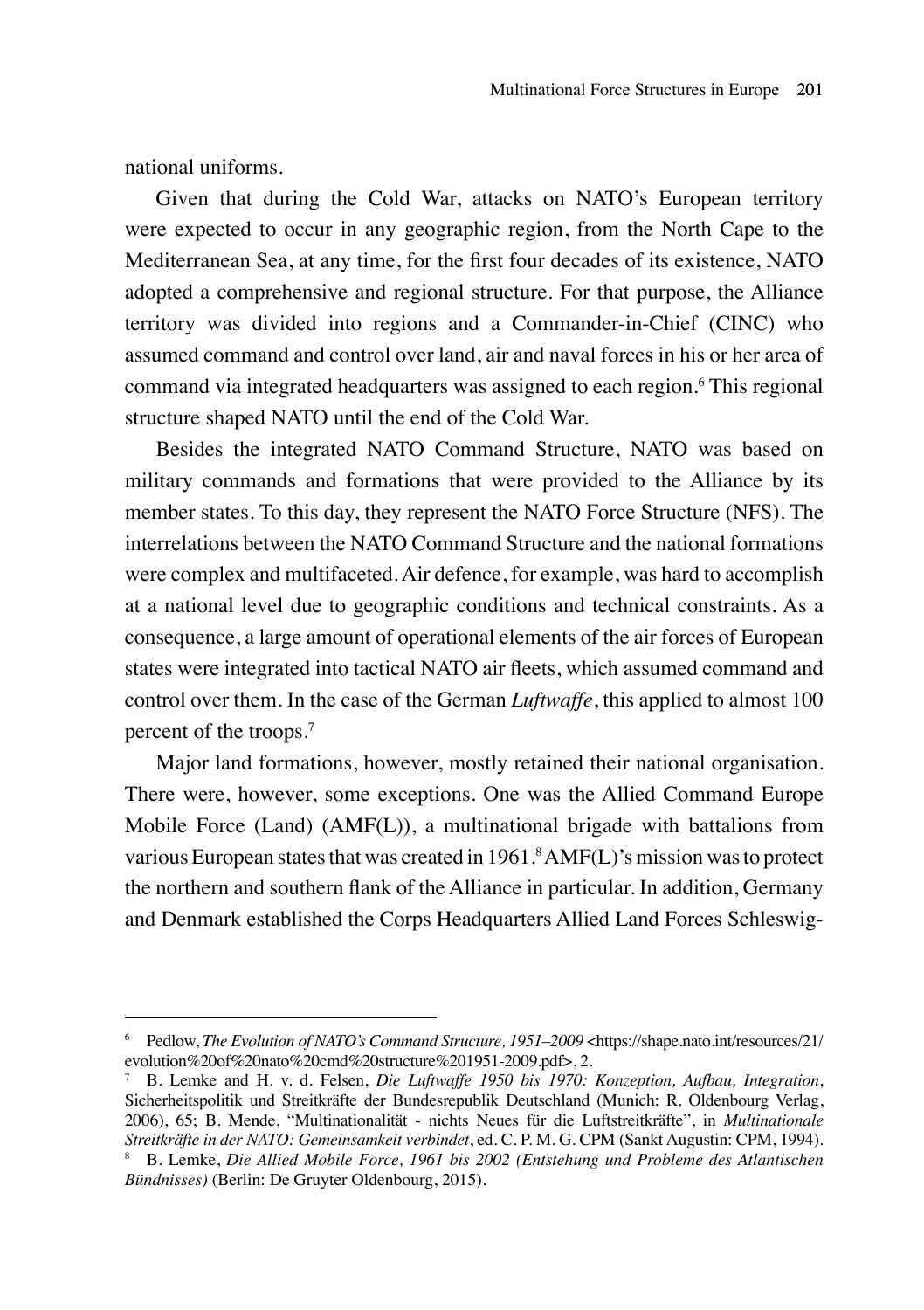Holstein and Jutland (LANDJUT) in 1962.<sup>9</sup> In peacetime, approximately 100 officers and noncommissioned officers from Denmark, Germany, as well as the United Kingdom, Canada and the US served at the headquarters of the corps.

As a naval equivalent to the AMF(L), the Standing Naval Force Atlantic (STANAVFORLANT) was established in 1967. It was a multinational naval squadron which is now called Standing NATO Maritime Group 1 and for which the NATO member states detach destrovers and frigates on a regular basis.<sup>10</sup> In 1980, the NATO Airborne Early Warning & Control Force (NAEW&CF), which many Europeans know by their distinctive aircraft with radar domes mounted on the fuselage, was founded.11 To this day, multinational crews work together on board these military aircrafts.

Shortly before the end of the Cold War, another land formation was created in 1989: the French–German Brigade. When it was established, however, the brigade stood outside the military structure of NATO, which France had left in 1966. Some other binational cooperation structures also existed during the Cold War, for example, the joint Belgian–Dutch Navy Command, created in 1948, or the United Kingdom/Netherlands Amphibious Force, which was formed in 1972.12

To conclude, during the Cold War, a handful of multinational military structures had been created on the European continent. These structures were already characterised by a certain degree of differentiation at that time: the AMF(L), for example, was a loosely coupled land formation composed of independent national units. The AWACS fleet, on the other hand, had multinational staff working closely together on a day-to-day basis, and thus exhibited a comparatively high level of multinational integration. While there have been a few attempts to establish multinational military structures at the level of a military formation, it

<sup>9</sup> W. Gerhard, "What about multinational corps in NATO?", *Military Review*, vol. 59, no. 3 (Fort Leavenworth: Army University Press, 1979).

<sup>10</sup> H.-G. Fröhling, *Bundeswehr und Multinationalität*, manuscript of a talk held at the Mürwik Naval Academy (Koblenz: Zentrum Innere Führung, 1998), 2; H.-P. Weyher, "Multinationalität auf See", in *Multinationale Streitkräfte in der NATO: Gemeinsamkeit verbindet*, ed. C. P. M. G. CPM (Sankt Augustin: CPM, 1994).

 $11$  The unit is also known as the AWACS air surveillance force. AWACS is an abbreviation of Airborne Warning and Control System.

<sup>&</sup>lt;sup>12</sup> See <https://english.defensie.nl/topics/international-cooperation/other-countries/the-belgian-andnetherlands-navies-under-1-command>, <https://english.defensie.nl/topics/international-cooperation/ other-countries/british-dutch-cooperation-between-marine-units> (accessed on 3 May 2021).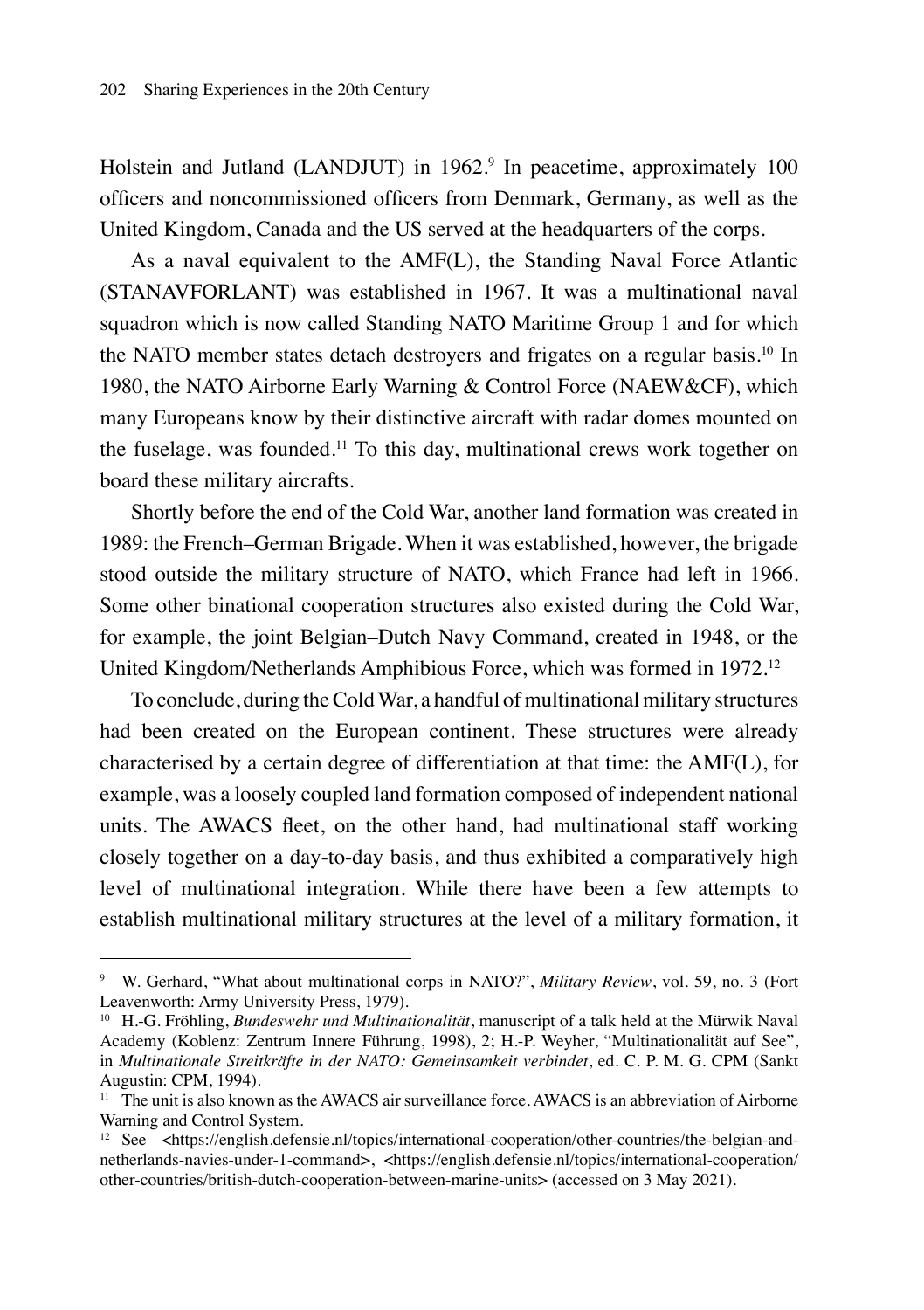is mainly due to the highly integrated NATO Command Structure that NATO can be regarded as already having been a multinational military organisation during the Cold War.

### **3. Multinational Structures in Europe Since 1990**

The end of the Cold War has significantly changed the picture of military cooperation in Europe, and four intertwined developments deserve attention: first, NATO streamlined and changed its integrated command structure while preserving its multinational character. Second, the European Union, an international and supranational organisation that, for decades, had focussed on economic and political integration in Europe, also began to develop its own defence identity, consequently establishing multinational military planning capabilities. Third, many European states reduced their armed forces, decommissioned many of their national major formations, and in turn, participated in multinational headquarters and units. At the same time, the Alliance started to rely increasingly on multinational force structures. In consequence, the NATO Force Structure became ever more multinational over time. Fourth, in addition to the establishment of multinational formations and units in Europe, armed forces of European states even began to integrate some multinational features into their national structures. In the following section, these four developments will be studied in greater detail.

#### *3.1 The Multinational NATO Command Structure After the Cold War*

After the end of the Cold War, the collapse of the Soviet Union and the dissolution of the Warsaw Pact, NATO as a collective defence alliance not only continued to exist, but also saw the number of its members, as well as the size of its territory, increase through the admission of several former states of the Warsaw Pact and of the Soviet Union.

During the Cold War, the primary task of the Alliance was to ensure the preservation of the member states' territorial integrity. With the imminent threat of an attack by forces of the Warsaw Pact gone after the end of the Cold War, the Alliance started to focus on rather diffuse risks, such as terrorism or political instabilities, that might pose a challenge to the Alliance's security. Subsequently,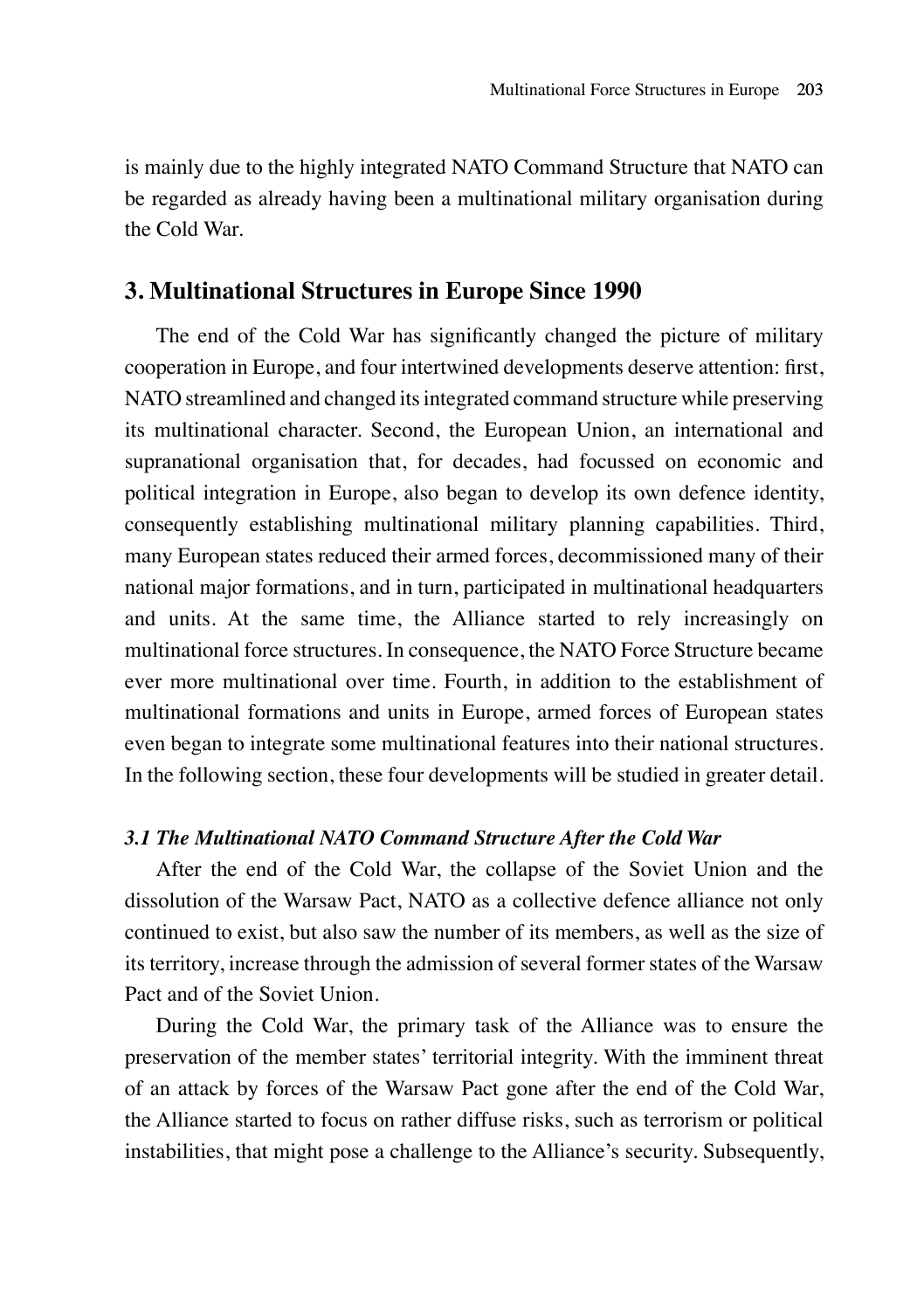international crisis management and regional cooperation augmented NATO's main task of territorial defence.13 As early as 1990, NATO had launched its first out-of-area operation at the Iraqi–Turkish border (Operation Anchor Guard).<sup>14</sup> Following the 11 September 2001 terrorist attacks in the US, the threat of international terrorism became an even more important factor in the strategic thinking of the Alliance.15 However, the war in Eastern Ukraine in 2014 and the concern about a conflict with Russia eventually led to a readjustment of NATO's strategy and a revived focus on territorial defence.

The multinational structures of NATO reflect these strategic developments, with a delay that organisational adaptations of a major organisation generally require. Against the background of the elimination of the existential threat posed by the Warsaw Pact and the troop reductions carried out in many NATO countries for almost two decades, the NATO Command Structure has also been reduced in several steps from 33 to 7 commands and from 22,000 to 6,800 staff members between 1990 and 2018.16 In line with this changed strategic orientation focussing on international crisis management, the remaining multinational headquarters were furthermore not organised on a geographical but a functional basis, into strategic, operational and tactical levels.

In reaction to the Ukraine conflict, however, both trends, i.e., downsizing and functionalisation, were halted, and to some extent, even reversed. In 2018, the NATO leaders agreed on the establishment of two new commands.17 A Joint Support and Enabling Command (JSEC) was established in Ulm, Germany, in

<sup>&</sup>lt;sup>13</sup> NATO, *The Alliance's New Strategic Concept agreed by the Heads of State and Government participating in the Meeting of the North Atlantic Council* (Brussels: NATO, 1991), <https://www.nato. int/cps/en/natohq/official\_texts\_23847.htm>; *The Alliance's Strategic Concept Approved by the Heads of State and Government participating in the meeting of the North Atlantic Council in Washington D.C.* (Brussels: NATO, 1999), <https://www.nato.int/cps/en/natohq/official\_texts\_27433.htm>.

<sup>&</sup>lt;sup>14</sup> See <https://awacs.nato.int/operations/past-operations> (accessed on 30 September 2021).

<sup>15</sup> *Comprehensive Political Guidance Endorsed by NATO Heads of State and Government on 29 November 2006* (Brussels: NATO, 2006), <https://www.nato.int/cps/en/natohq/official\_texts\_56425. htm>.

<sup>16</sup> *The NATO Command Structure (Fact Sheet)* (Brussels: NATO Public Diplomacy Division (PDD) – Press & Media Section, 2018).

<sup>17</sup> *Brussels Summit Key Decisions 11–12 July 2018 (Fact Sheet)* (Brussels: NATO Public Diplomacy Division (PDD) – Press & Media Section, 2018).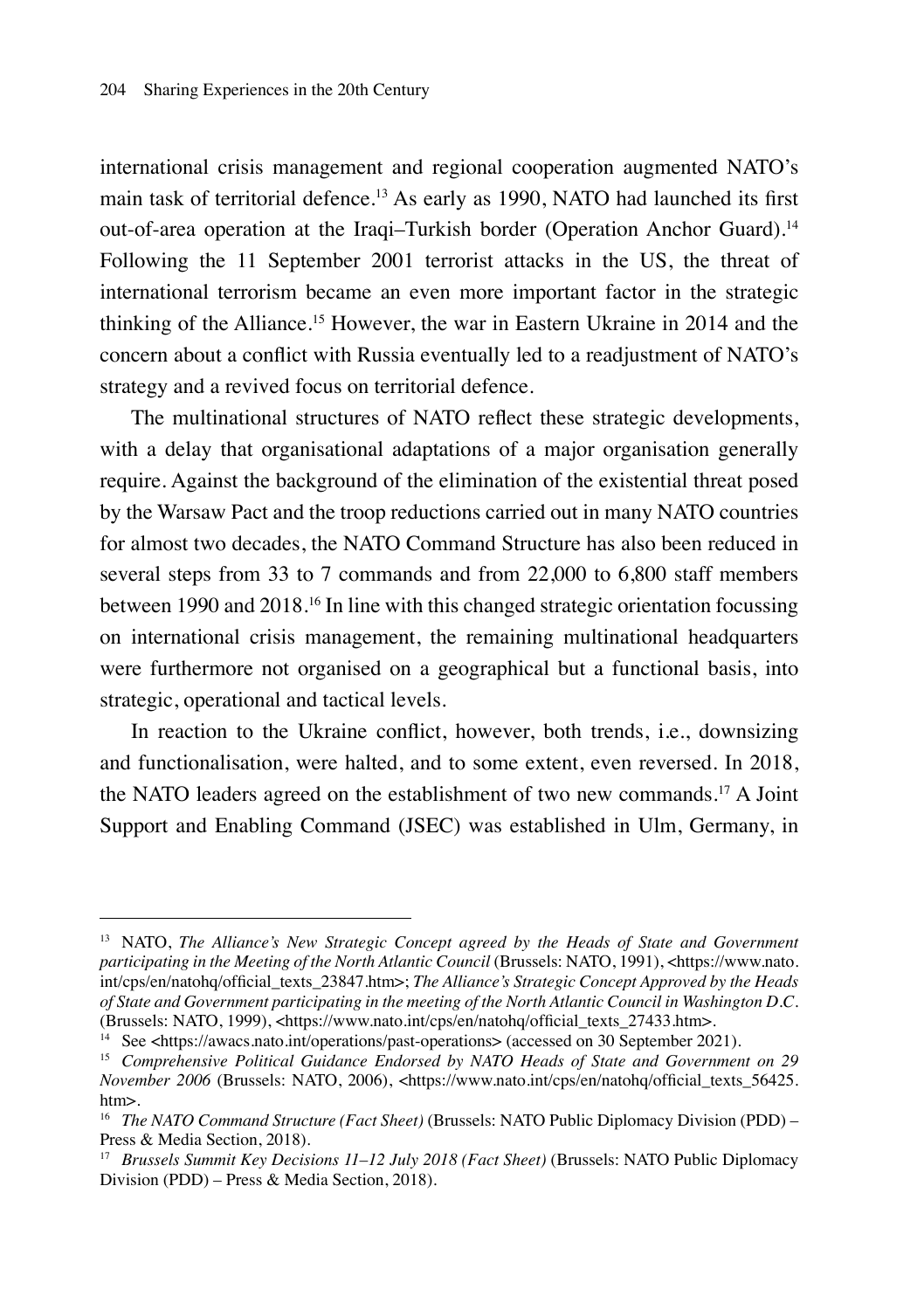September 2019.<sup>18</sup> Its mission is to ensure the quick movement of troops and military equipment across the European continent. The Joint Force Command Norfolk (JFCNF), NATO's Atlantic Command headquartered in Norfolk, Virginia, USA, was established in July 201919 to protect sea lanes between Europe and North America. Through that, the number of commands increased, as did the number of staff. Furthermore, the Joint Force Command Norfolk is a regional headquarters with a regional military task portfolio, thus it emphasises geography over functionality.

#### *3.2 Multinational Military Planning Structures of the EU*

It was not only NATO, but also the European Union, that was the driving force for military developments in Europe after the Cold War, albeit to a much lesser extent than the Alliance. The collapse of the Soviet Union, as well as the crises in Central and Eastern Europe in the 1990s, especially the wars in the disintegrating state of Yugoslavia, challenged Europeans with regard to their foreign policy response and revealed that their so far poorly developed cooperation mechanisms in the field of foreign, security and defence policy were no longer sufficient to meet the complex difficulties that European states encountered after the end of the Cold War.

In consequence, the heads of state or government of EU member states gradually extended the European Union's competences in the field of foreign and security policy by the establishment of a Common Foreign and Security Policy (CFSP) in the early 1990s. In addition, starting in the late 1990s, they established some military planning and command structures in the frame of the EU's Common Security and Defence Policy (CSDP).<sup>20</sup> In 2003, the EU launched its first military

<sup>&</sup>lt;sup>18</sup> See <https://jsec.nato.int/newsroom/news-releases/natos-new-joint-support-and-enabling-commanddeclares-initial-operational-capability> (accessed on 3 May 2021).

<sup>19</sup> See <https://shape.nato.int/news-archive/2019/jfc-norfolk-formally-activated-by-nac>, <https:// www.usff.navy.mil/Press-Room/News-Stories/Article/2351970/natos-new-command-in-the-atlanticreaches-its-first-operational-milestone/> (accessed on 3 May 2021).

 $20$  For a comprehensive insight into the development of the EU's foreign, security and defence policy, see W. F. v. Eekelen, *Debating European security, 1948–1998* (The Hague: Sdu Publishers; Brussels: Centre for European Policy Studies, 1998); *From Words to Deeds: The Continuing Debate on European Security* (Brussels: Centre for European Policy Studies; Geneva: Geneva Centre for the Democratic Control of Armed Forces, 2006).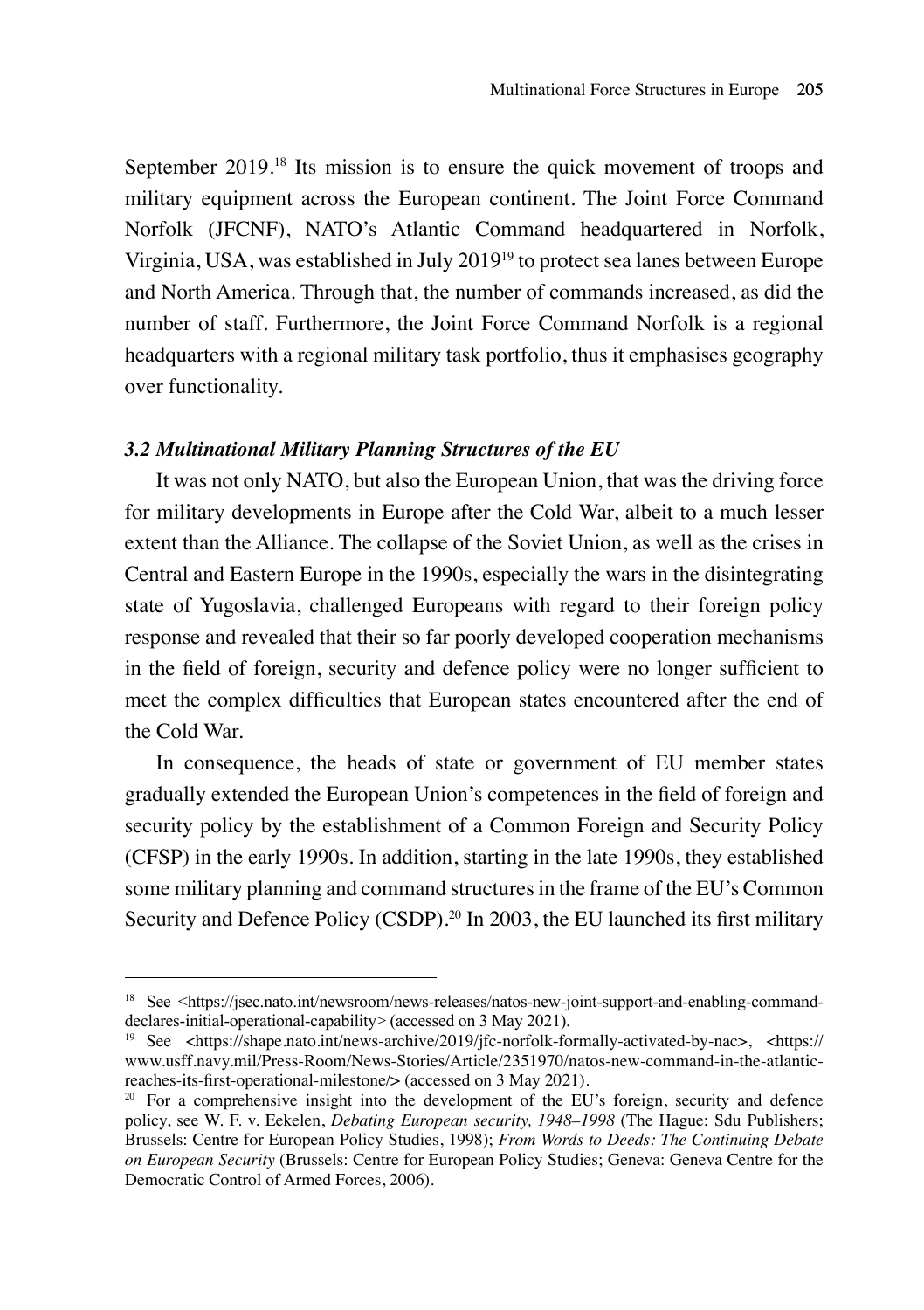operation in the former Yugoslav Republic of Macedonia.

Today, the European Union Military Committee (EUMC) is the highest military body within the EU.<sup>21</sup> It is composed of the Chiefs of Defence of member states or their representatives. The EU Military Committee provides the EU with advice on military affairs and directs the planning and conduct of EU operations. The European Union Military Staff (EUMS) is the working muscle of the EUMC. Its approximately 200 personnel provide military expertise in the fields of operations and capabilities. Within the EU Military Staff, the Military Planning and Conduct Capability (MPCC) is a 30-staff strong planning structure at the strategic and operational level. As the name suggests, it is responsible for the planning and conduct of EU military operations.

The EU's military planning structures are not just a very small copy of NATO's Command Structure. On the contrary, unlike NATO, the EU only has limited means to command and control its own military operations.22 Three command options are available: first, the use of national headquarters; second, the use of the NATO Command Structure in line with an agreement between the EU and NATO dating back to 2003 (i.e., the Berlin Plus agreement)<sup>23</sup>; and third, the use of its own institutional resources in the MPCC for the conduct of small missions, e.g. military training missions.24

Ambitious plans to establish an up to 60,000-strong European response force, as was outlined in the context of the so-called European Headline Goal in 1999, have not been realised. Instead, the EU has been implementing the considerably more modest concept of the EU-Battlegroups since 2004. In accordance with that concept, two battalion-sized rapidly deployable force packages are established for a period of six months on the basis of voluntary contributions from EU member states. The EU-Battlegroups are supposed to be operational within 10 days to

<sup>21</sup> See https://www.consilium.europa.eu/en/council-eu/preparatory-bodies/european-union-militarycommittee/ (accessed on 25 September 2021).

<sup>22</sup> See European External Action Service, *EU Concept for Military Command and Control (Rev8)* EAS/ CSDP/PSDC 194 8798/19, EUMC 44, CSDP/PSDC 194, (Brussels: EEAS, 2019), <https://data. consilium.europa.eu/doc/document/ST-8798-2019-INIT/en/pdf>.

<sup>&</sup>lt;sup>23</sup> See https://www.europarl.europa.eu/meetdocs/2004\_2009/documents/dv/berlinplus\_/berlinplus\_en.pdf (accessed on 24 January 2022).

<sup>24</sup> T. Tardy, "MPCC: towards an EU military command?", *EUISS Brief Issue*, no. 17 (Paris: European Union Institute for Security Studies (EUISS), 2017).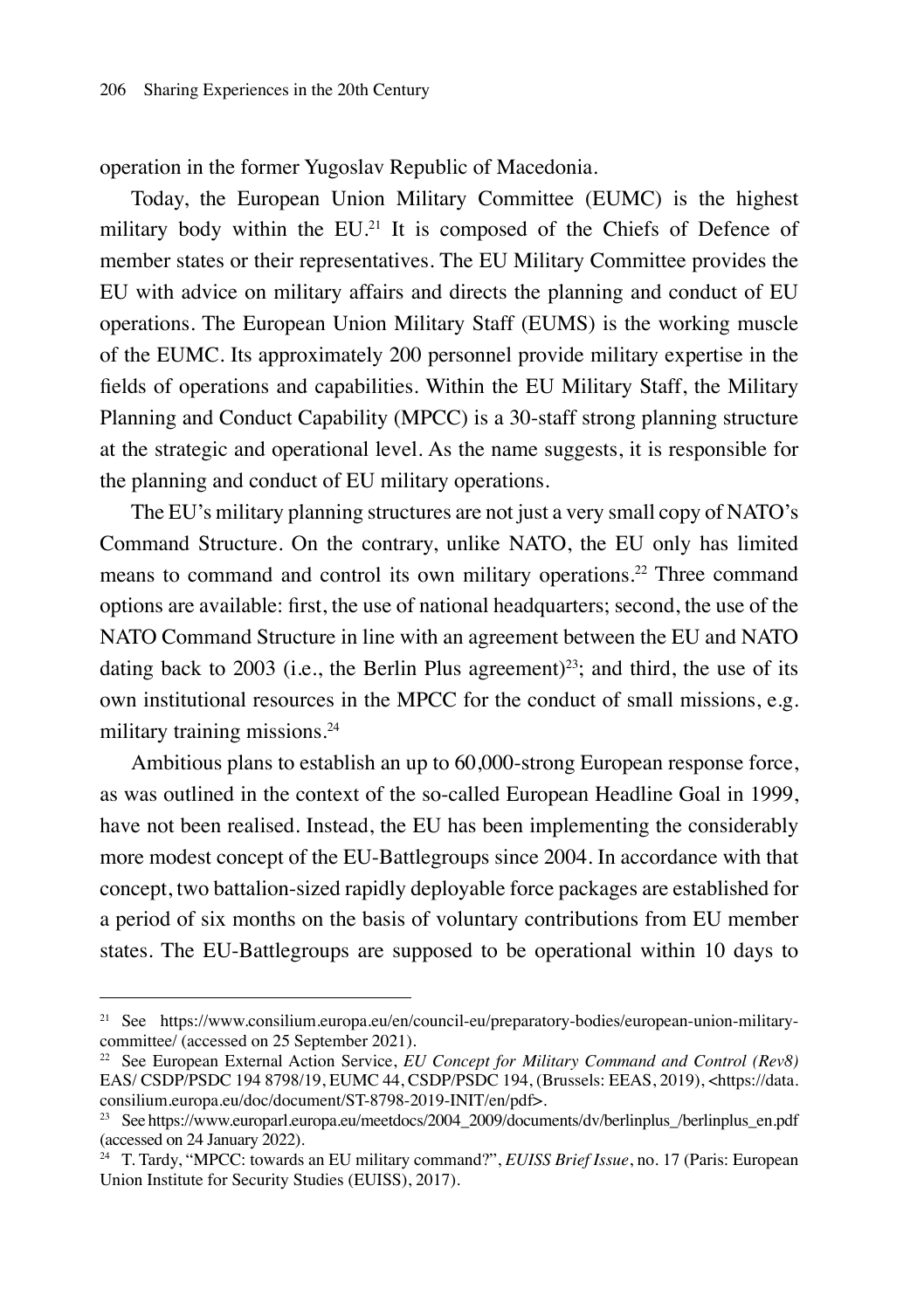conduct operations within a radius of 6,000 km around Brussels. However, until today, the EU has never activated an EU-Battlegroup.

The EU's planning, command and control structures are much less developed than equivalent NATO structures mainly because of path dependencies: by the time Europeans started to develop their Common Security and Defence Policy, NATO's comprehensive military structures had long been established. For EU members, many of which are also members of NATO, the creation of equally sophisticated EU command structures would have led to a costly and, with regard to their commitment to NATO, politically sensitive duplication of capabilities.

Instead, the EU developed some features qualitatively distinct from NATO, that is, a focus on the civil–military aspects of crisis management, which resonates with the EU's self-conception as a civilian actor in the field of security policy. The civilian component of military missions is the EU's signature trademark, which is demonstrated by the fact that since 2003, the EU has conducted 11 military operations but more than 20 civilian missions.25 An example is the European Union Police Mission to Bosnia and Herzegovina (EUPM/BiH) that was launched in 2003.

The future development of the EU's multinational military planning structures continues to depend on member states' willingness to promote integration in the area of security and defence. In that context, the fact that the United Kingdom, a country that has traditionally played a blocking role with respect to the development of a common European defence policy, has withdrawn from the EU may accelerate the further development of the EU Common Security and Defence Policy.<sup>26</sup> At the same time, the United Kingdom was a cooperation partner with considerable military assets. Its exit from the EU thus leaves a capability and expertise gap that will require a particular effort by the EU member states to be filled.

<sup>&</sup>lt;sup>25</sup> See <https://eeas.europa.eu/headquarters/headquarters-homepage/430/military-and-civilianmissions-and-operations  $\text{en}$  (accessed on 8 June 2020).

<sup>&</sup>lt;sup>26</sup> J. Howorth, "The European Union's Security and Defence Policy: The Quest for Coherence", in *International Relations and the European Union*, ed. C. Hill, M. Smith and S. Vanhoonacker (Oxford: OUP, 2017), 361; Deutscher Bundestag, "Mögliche sicherheits- und verteidigungspolitische Folgen des britischen Referendums über den Austritt des Vereinigten Königreichs aus der Europäischen Union", *Ausarbeitung (Wissenschaftliche Dienste des Bundestages)* WD 2 – 3000, no. 020/17 (2017).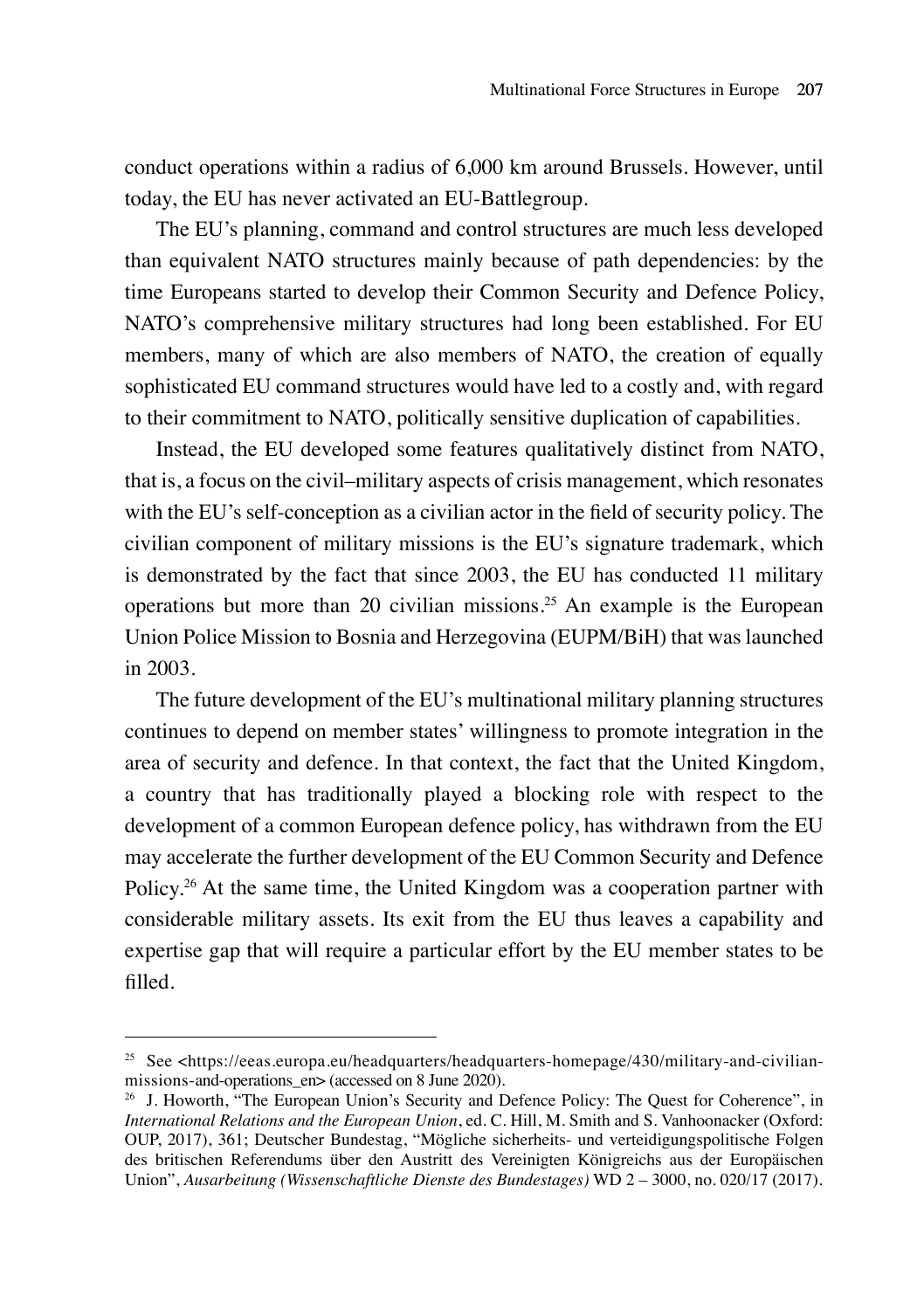#### *3.3 Multinational Forces*

The establishment of multinational planning and command structures in NATO and the EU after the end of the Cold War was paralleled by the set-up of multinational headquarters and units all over the European continent. On their meeting in London in 1990, the NATO Heads of State and Government declared that the Alliance "will rely increasingly on multinational corps made up of national units".27 Starting with the establishment of the Allied Command Europe Rapid Reaction Corps (ARRC) in 1992, nine multinational corps have been created in Europe to date (see figure 1).<sup>28</sup> The corps serve NATO as Rapid Deployable Corps. In that capacity they can be dispatched to lead NATO missions. Furthermore, on a rotational basis they assume command of the NATO Response Force, a multinational rotational force system where NATO members commit military units for a period of 12 months. They may also have additional national and multinational roles. One state or a small group of states act as the respective corps' framework nation(s). The costs for operating the corps are imposed on the framework nations that also provide the majority of personnel and infrastructure.

| Name                                                                                                  | Founded | Head quarters                               | <b>Participating Nations</b>                                                                                                                                                                                                                    |
|-------------------------------------------------------------------------------------------------------|---------|---------------------------------------------|-------------------------------------------------------------------------------------------------------------------------------------------------------------------------------------------------------------------------------------------------|
| <b>Allied Command Europe</b><br><b>Rapid Reaction Corps</b><br>/Allied Rapid Reaction<br>Corps (ARRC) | 1992    | Innsworth.<br>Gloucester.<br>United Kingdom | Framework Nation: United Kingdom<br>Participants: Albania, Canada, Croatia,<br>Czech Republic, Denmark, Estonia, France,<br>Germany, Greece, Italy, Latvia, Lithuania,<br>Netherlands, Norway, Poland, Portugal,<br>Romania, Spain, Turkey, USA |
| Eurocorps*                                                                                            | 1993    | Strasbourg,<br>France                       | Framework Nations: Germany, France,<br>Belgium, Spain, Luxembourg<br>Participants: Poland, Greece, Italy, Turkey,<br>Romania, Canada (until 2007), Finland (until<br>2005), Austria (until 2011)                                                |

**Figure 1: The Rapid Deployable Corps**

<sup>27</sup> NATO, "London Declaration on a Transformed North Atlantic Alliance" (London: NATO, 1990), <https://www.nato.int/docu/comm/49-95/c900706a.htm>.

<sup>28</sup> M. Meyers, "Grundsätze und Perspektiven der Multinationalität", *Wehrtechnischer Report*, November issue (Hamburg: Report Verlag, 1996); De Decker, *European armed forces*, Document A/1468 (Paris: Assembly of the WEU, 1995); Wilkinson, *Multinational European forces*, Document A/1804 (Paris: Assembly of the WEU, 2002).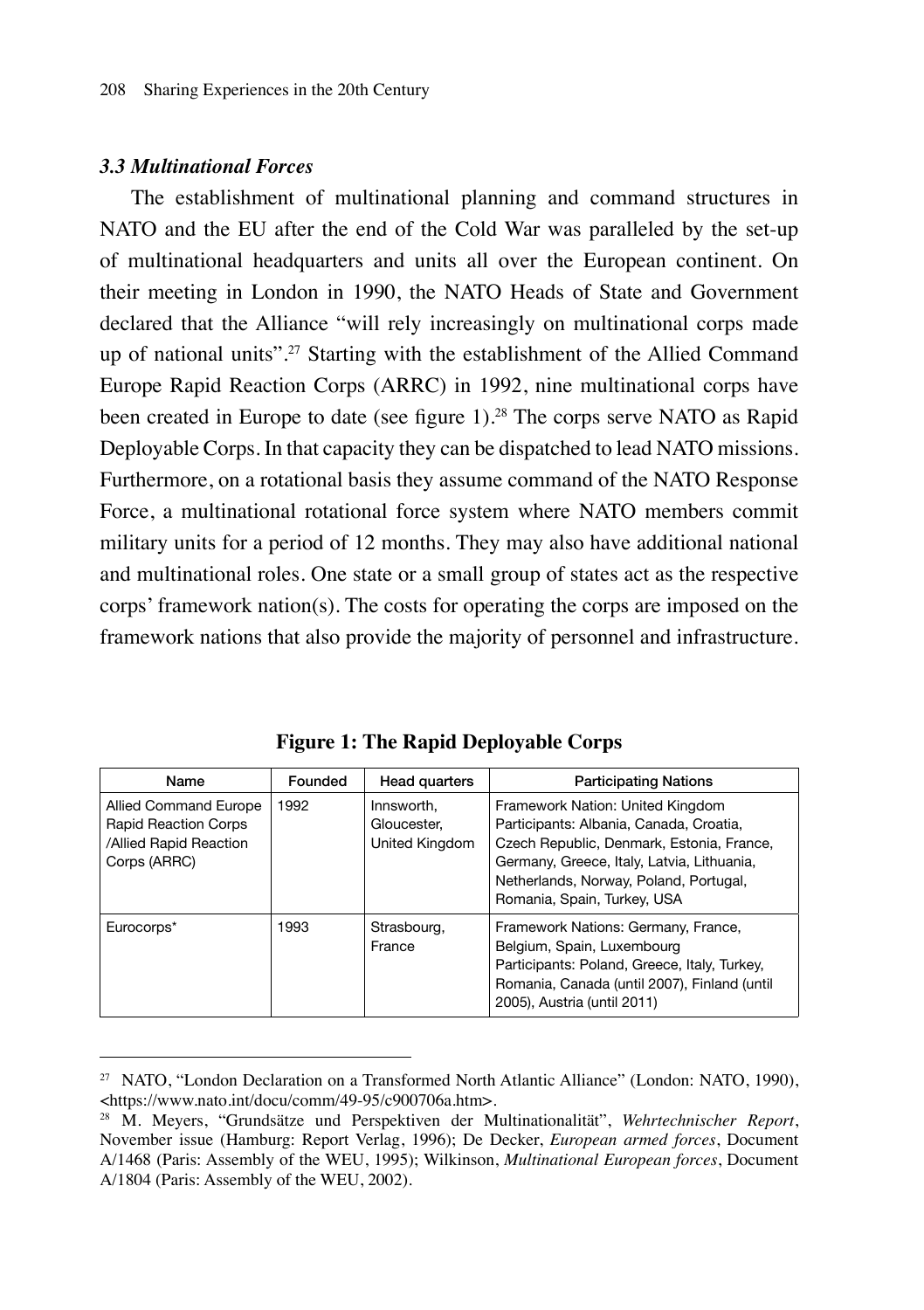| 1st (German/<br>Netherlands) Corps<br>$(1$ GNC $)$ | 1995 | Münster,<br>Germany      | Framework Nations: Germany, Netherlands<br>Participants: Belgium, Denmark (until 2017),<br>France, Greece, United Kingdom, Italy,<br>Norway, Spain, Czech Republic, Turkey, USA                                                                                                  |
|----------------------------------------------------|------|--------------------------|----------------------------------------------------------------------------------------------------------------------------------------------------------------------------------------------------------------------------------------------------------------------------------|
| <b>Multinational Corps</b><br>Northeast (MNC NE)   | 1997 | Szczecin.<br>Poland      | Framework Nations: Denmark, Germany,<br>Poland<br>Participants: Estonia, Latvia, Lithuania,<br>Slovakia, Czech Republic, Romania, Slovenia,<br>Croatia, Hungary, Sweden, United Kingdom,<br>France, Greece, Netherlands, Turkey, Canada,<br>Italy, Belgium, Finland, Norway, USA |
| NATO Rapid Deployable<br>Corps - Spain             | 2000 | Valencia.<br>Spain       | Framework Nation: Spain<br>Participants: Czech Republic, France,<br>Germany, Greece, Italy, Poland, Portugal,<br>Romania, Turkey, United Kingdom, USA                                                                                                                            |
| NATO Rapid Deployable<br>Corps - Italy             | 2001 | Solbiate Olona.<br>Italy | Framework Nation: Italy<br>Participants: Albania, Bulgaria, Canada,<br>France, Germany, Greece, Hungary, Latvia,<br>Lithuania, Montenegro, Netherlands, Poland,<br>Romania, Slovenia, Spain, Turkey, United<br>Kingdom, USA                                                      |
| <b>NATO Rapid Deployable</b><br>Corps - Turkey **  | 2001 | Istanbul.<br>Turkey      | Framework Nation: Turkey<br>Participants: Albania, Bulgaria, Germany,<br>Greece, Italy, Netherlands, Poland, Romania,<br>Spain, United Kingdom, USA                                                                                                                              |
| NATO Rapid Deployable<br>Corps - Greece            | 2003 | Thessaloniki.<br>Greece  | Framework Nation: Greece<br>Participants: Albania, Bulgaria, France, Italy,<br>Poland, Romania, Spain, Turkey, United<br>Kingdom, USA                                                                                                                                            |
| NATO Rapid Deployable<br>Corps - France            | 2005 | Lille.<br>France         | Framework Nation: France<br>Participants: Germany, Belgium, Canada,<br>Spain, Greece, Hungary, Italy, Netherlands,<br>Romania, United Kingdom, Albania, USA,<br>Turkey                                                                                                           |

Source: Compiled by the author on the basis of the following links: https://www.nato.int/cps/en/natohq/topics\_50088. htm, https://arrc.nato.int/about-us/HRFL, https://arrc.nato.int/about-us/participating-nations, https://mncne.nato.int/ about-us/organisation/organisational-structure, http://www.nrdc-ita.nato.int/26/contributing-nations, http://www.hrf. tu.nato.int/brochure.pdf (accessed on 03 May 2021).

\*Under an agreement made in 1993, the Eurocorps can be placed under NATO command. In 2002, the Eurocorps was certified as a High Readiness Force (Rapid Reaction Corps). See <https://www.eurocorps.org/a-force-for-the-eu-nato/>. \*\*As of 2014.

Multinational structures in Europe are neither limited to the western part of Europe, as the location of many of the NATO's Rapid Deployable Corps might suggest, nor are they confined to corps headquarters. Starting with the creation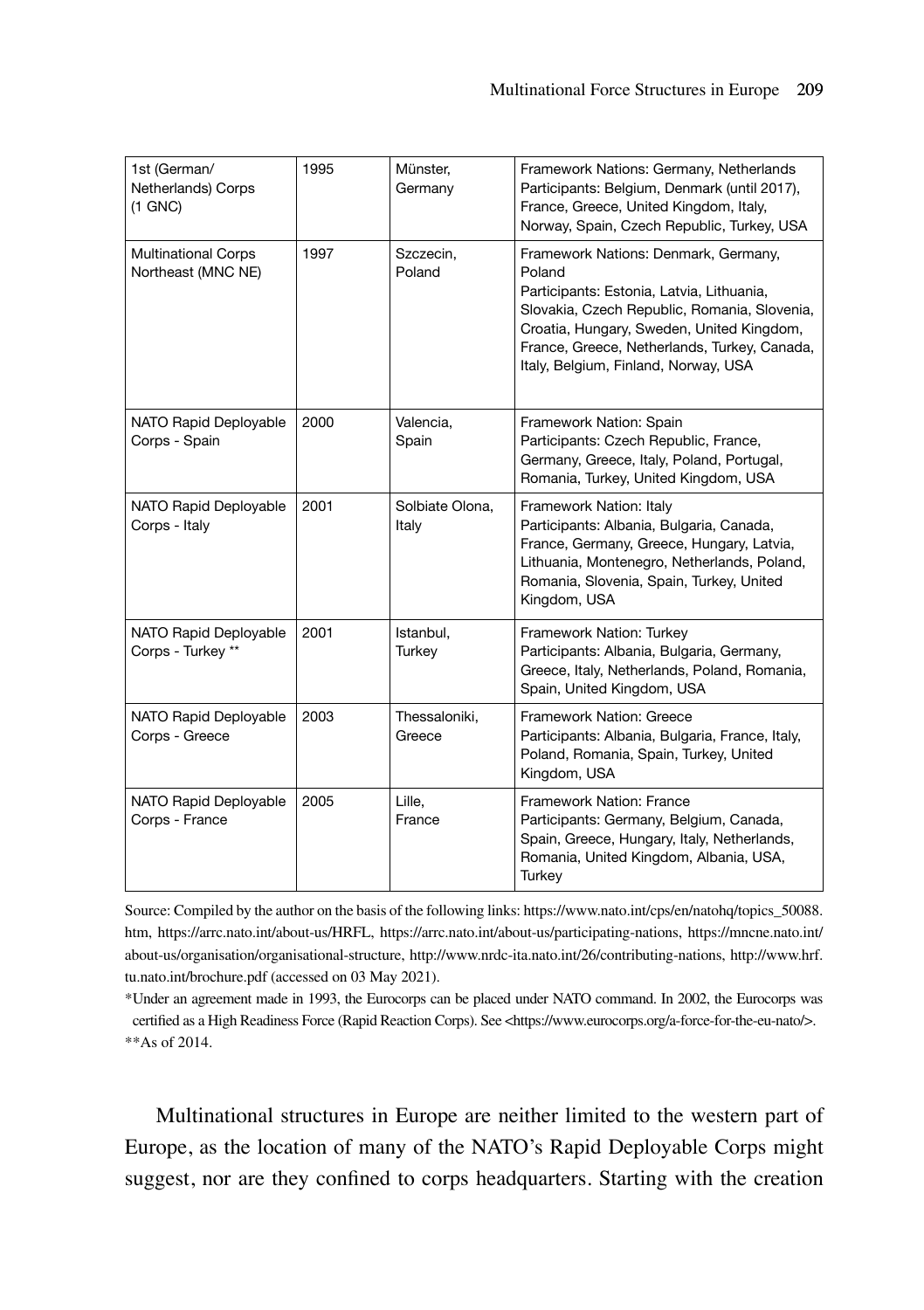of the Baltic Battalion (BALTBAT) by Estonia, Lithuania and Latvia in 1994, a variety of units below the corps level were established, in which Eastern European states participated at the forefront. Today, more than 40 multinational force structures exist in Europe. Apart from NATO's Rapid Deployable Corps, the list of multinational formations comprise, for example, four Multinational Division Headquarters (Multinational Division Southeast, North East, North and Center); a number of brigade-sized formations such as the NATO Airborne Early Warning & Control Force, the French–German Brigade, the South-Eastern Europe Brigade, the European Gendarmerie Force, the Command Support Brigade of the Multinational Corps Northeast, the Multinational Brigade Southeast and the NATO Alliance Ground Surveillance Force, and battalion-sized military structures such as the TISA Multinational Engineering Battalion, the NATO Force Integration Units (NFIUs) and the Multinational Multirole Tanker Transport Unit.

In addition to these standing multinational structures, several other multinational arrangements exist in Europe today which are either only active for a limited period of time or for which the European states only detach units on a temporary basis. Examples include the European Maritime Force (EUROMARFOR), the NATO Response Force and the EU-Battlegroups.

#### *3.4 National Formats with a Multinational Character*

Although it might seem counterintuitive, multinational structures can ultimately also develop in a national context. That happens, for example, in cases where military units from one country are integrated into the national force structure of another country by means of military cross-attachments.

One example of the cross-attachment of units and personnel is the close cooperation between the German and Dutch armies. In 2004, the Dutch 11 Airmobile Brigade was integrated into the German Special Operations Division (since 2014: Rapid Response Forces Division). In 2016, the 3,000-strong Dutch 43rd Mechanised Brigade was integrated into the German 1 Armoured Division. At the same time, the German Tank Battalion 141, in which Dutch soldiers serve as well, was placed under the command of the Dutch brigade (see figure 2).<sup>29</sup>

<sup>&</sup>lt;sup>29</sup> See <https://www.bmvg.de/de/themen/friedenssicherung/bilaterale-kooperation/deutschlandniederlande> (accessed on 3 May 2021).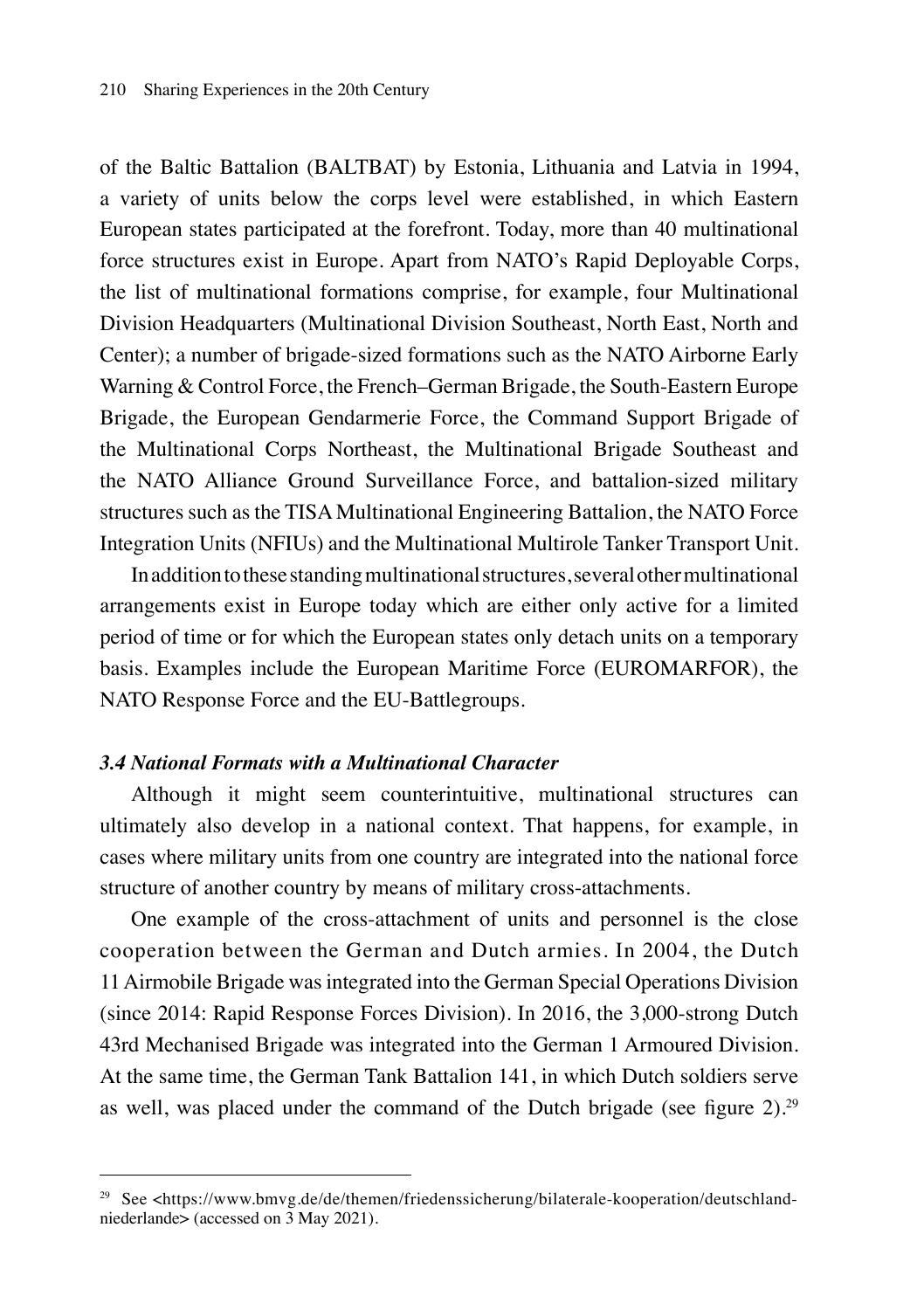

Figure 2: Organisational Structure of the German 1 Armoured Division (2021) **Figure 2: Organisational Structure of the German 1 Armoured Division (2021)**

Source: Compiled by Catharina Gottschalk and the author based on a chart provided by the German 1 Armoured Division on 27 July 2021. Source: Compiled by Catharina Gottschalk and the author based on a chart provided by the German 1 Armoured Division on 27 July 2021.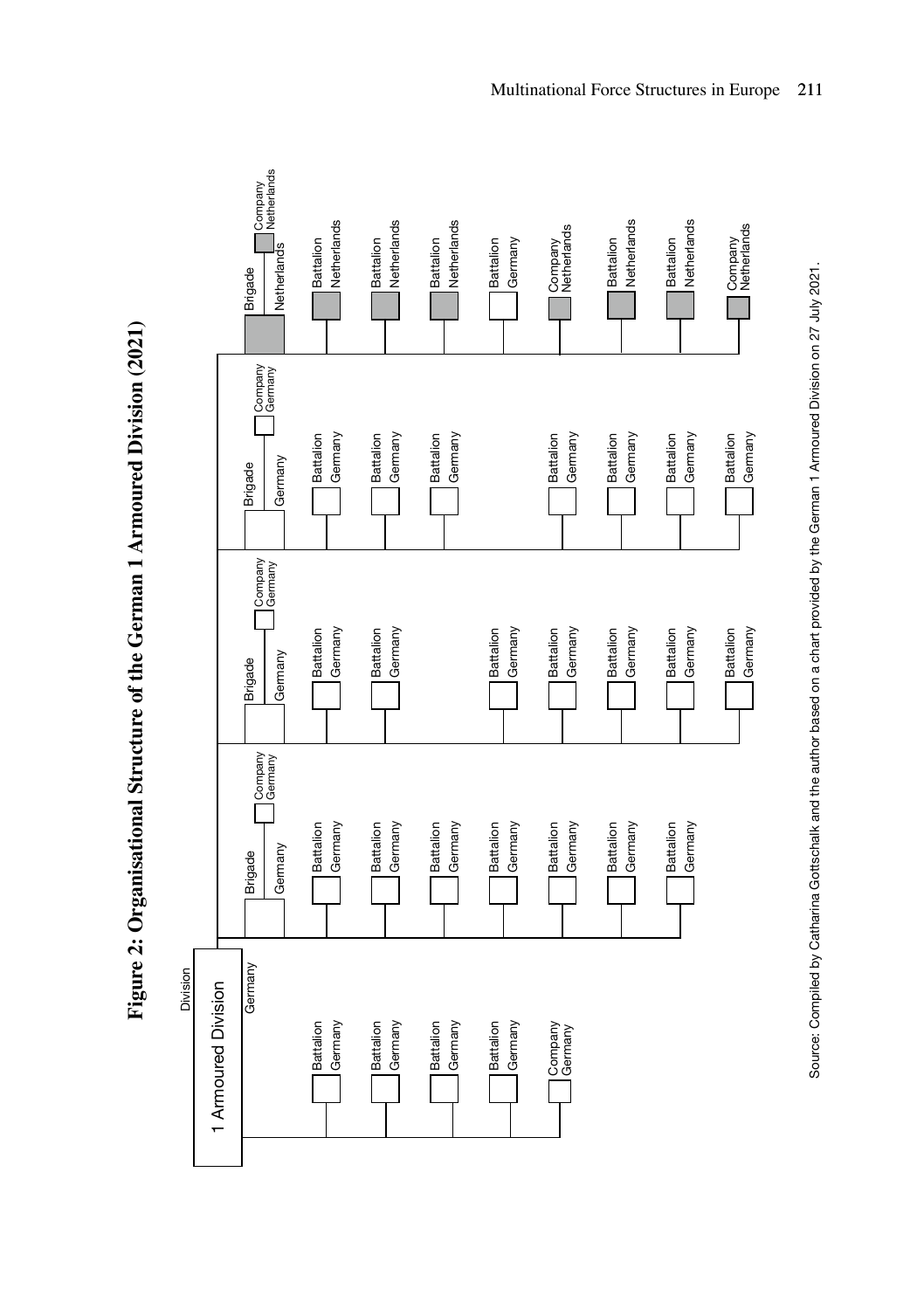Other cases of national structures with multinational features are those national headquarters at which a larger number of foreign soldiers work on a permanent basis as foreign officers (as opposed to liaison officers who represent their sending nations). One example of this is the Multinational Joint Headquarters, established in Ulm, Germany in 2013, which is tasked with the planning and conduct of military operations for both the EU and NATO. Legally, the Multinational Joint Headquarters is a German national military headquarters.<sup>30</sup> Yet, it employs soldiers not only from Germany, but also from Bulgaria, Italy, Croatia, Luxemburg, Austria, Poland, Romania, Slovenia, the Czech Republic, Hungary and the US.<sup>31</sup>

#### **4. Motives for Establishing Multinational Structures**

Why do European states pool and integrate military planning, command and control capabilities? Why do they establish multinational force structures? For what purpose do they open their national commands to foreign military personnel? These questions will be discussed briefly in the remaining part of this paper.

One motive for creating multinational command structures in the early stages of the Cold War was the expected increase in the defence capability of armed forces in Europe. The presence of NATO forces on the European continent during the Cold War in the face of the threat posed by the Warsaw Pact made it seem necessary to place them under a unified command.<sup>32</sup> By that, defence plans, the determination of the required force strength, as well as necessary training standards, were to be regulated centrally, and thus more effectively, for all NATO members.33 The principle of an effective organisation of military force remained one of the main motives for multinational cooperation in Europe even after the end of the Cold War. In 2006, to give an example, NATO referred to its own role in European defence as "a catalyst for generating the forces needed to meet

<sup>30</sup> M. Sadlowski, *Handbuch der Bundeswehr und der Verteidigungsindustrie* (Bad Neuenahr-Ahrweiler: Bernard & Graefe in der Mönch Verlagsgesellschaft mbH, 2020), 412–13.

<sup>&</sup>lt;sup>31</sup> See <https://www.bundeswehr.de/de/organisation/streitkraeftebasis/organisation/multinationaleskommando-operative-fuehrung> (accessed on 5 May 2021).

<sup>32</sup> BMVg, *Weißbuch 1983. Zur Sicherheit der Bundesrepublik Deutschland* (Bonn: Bundesministerium der Verteidigung, 1983), 146.

<sup>33</sup> Deutsche Bundesregierung, *Die Organisation des Nordatlantikvertrages NATO* (Bonn: Presse- und Informationsamt der Bundesregierung, 1956), 57.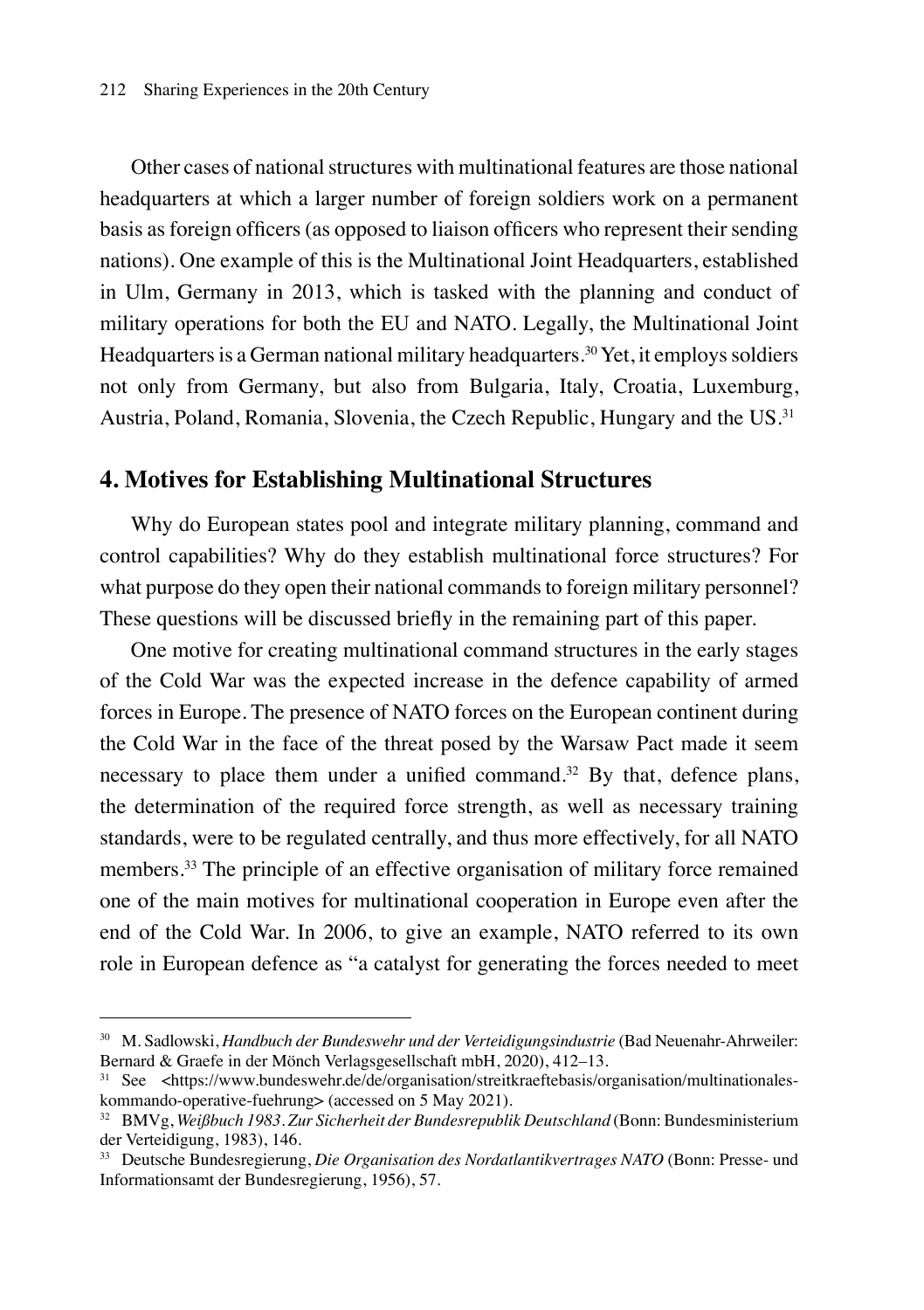requirements and enabling member countries to participate in crisis management operations which they could not otherwise undertake on their own".34

In addition to the operational advantage of pooling military resources in common structures is the strategic advantage of the deterrence effect. The aggregation of military capabilities may increase the deterrence potential of the countries involved. Common doctrines, command and control structures and a joint military structure might have a greater potential for action than single contributions made by respective individual armed forces. What is more, multinational structures concentrate military personnel locally in one place. Allied forces stationed in West Germany during the Cold War would have not only made an operational contribution to defence in the event of an attack—their mere presence on the border of the Warsaw Pact also had a strategic deterrence effect, given that an attack on West Germany would have not only meant an attack on abstract Alliance territory, but also an attack on Danish, Dutch, Belgian, British and American soldiers present in that area. The consequence would have been that these countries at the very least would potentially have participated in a counterstrike.

This 'trip wire'-logic of deterrence is once again being applied today, as the presence of a larger number of multinational headquarters and foreign armed forces in the Eastern Alliance territory illustrates. Common structures thus increase the deterrence potential of an alliance. Also, in respect to multinational forces in Europe, it can be argued that deterrence is not only based on a contractual defence commitment in an alliance framework, but also on the physical collocation and regional presence of allied armed forces.

Another operational motive for increased multinational cooperation in Europe is that multinational structures might make it easier for NATO to master the challenge of generating forces for operations.<sup>35</sup>

However, the multitude of multinational force structures in Europe is not only a result of strategic or operational considerations. It also has a political rationale.

<sup>34</sup> NATO, *NATO Handbook* (Brussels: NATO Office of Information and Press, 2006), <www.nato.  $int$  $>$  16.

<sup>35</sup> J. R. Deni, *Alliance Management and Maintenance: Restructuring NATO for the 21st Century* (Aldershot, Hampshire, England; Burlington, VT: Ashgate, 2007), 6–7.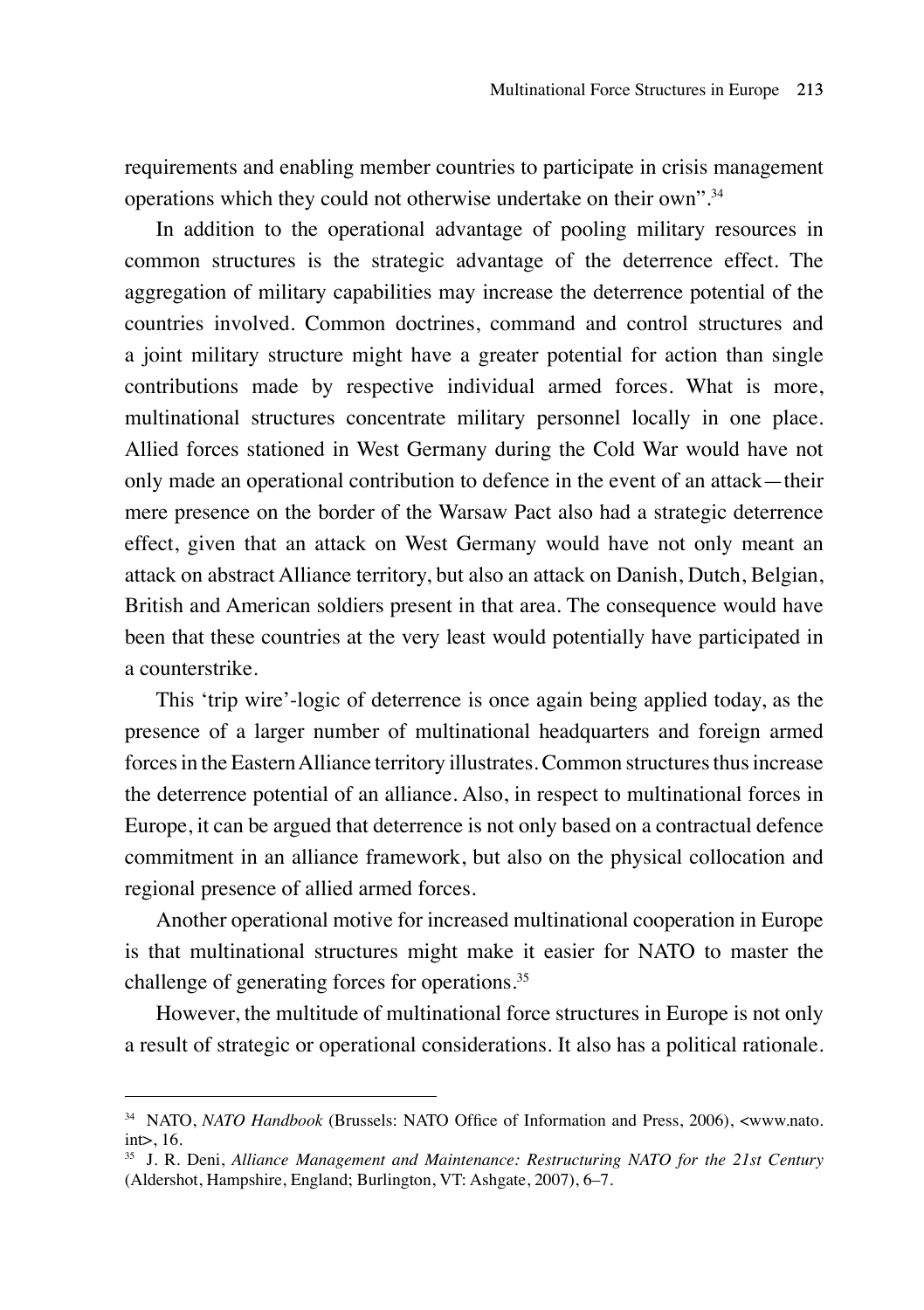To start with, multinational structures are visible symbols of political cohesion between contributing nations. This motive becomes particularly visible with the French–German Brigade, which was referred to as "a signal and role model for European Armed Forces".<sup>36</sup> Consequently, the main rationale for its establishment had not been a military one but a "successful French–German integration".<sup>37</sup>

From the 1990s onwards, the motive of political integration through military cooperation can also be found in other instances of multinational force structures, albeit in a modified form, when the integration of the armed forces of Eastern European states into NATO is concerned. The Multinational Corps Northeast in Szczecin, Poland can serve as an example. During the 2000s it was referred to as the "integration corps".38 It mainly served the purpose of improving Poland's integration into NATO. Only later did the corps assume an operational role in crisis management and, following the Ukraine crisis, the defence of Allied territory. Multinational military structures thus may also serve the objective of politically binding together their participating countries.

Multinational structures are furthermore an expression of the Alliance's solidarity with its member states and burden sharing. Following a deterrence logic, they may represent an external strategic communication to military adversaries; however, multinational force structures also represent an internal political communication addressed to their allies: with their commitment to multinational structures, powerful states express that they are willing to assist in crises faced by partner states that have less military power; smaller partners, on the other hand, signal their willingness to participate in efforts towards a successful common defence.

Being part of multinational structures might also promise international prestige. In his case study on the establishment of the Rapid Deployable Corps, John Deni explains that the formation of such a corps on one's own national

<sup>36</sup> P. Klein and E. Lippert, *Die Deutsch-Französische Brigade als Beispiel für die militärische Integration Europas*, ed. S. I. d. Bundeswehr, SOWI-Arbeitspapiere, no. 53 (Strausberg: Sozialwissenschaftliches Institut der Bundeswehr, 1991), 2.

<sup>&</sup>lt;sup>37</sup> Alain Carton quoted in ibid., 3.

<sup>38</sup> M. Wróbel, "Das Integrationskorps", *Österreichische Militärische Zeitschrift*, vol. 39, no.1 (Vienna: Bundesministerium für Landesverteidigung, 2001).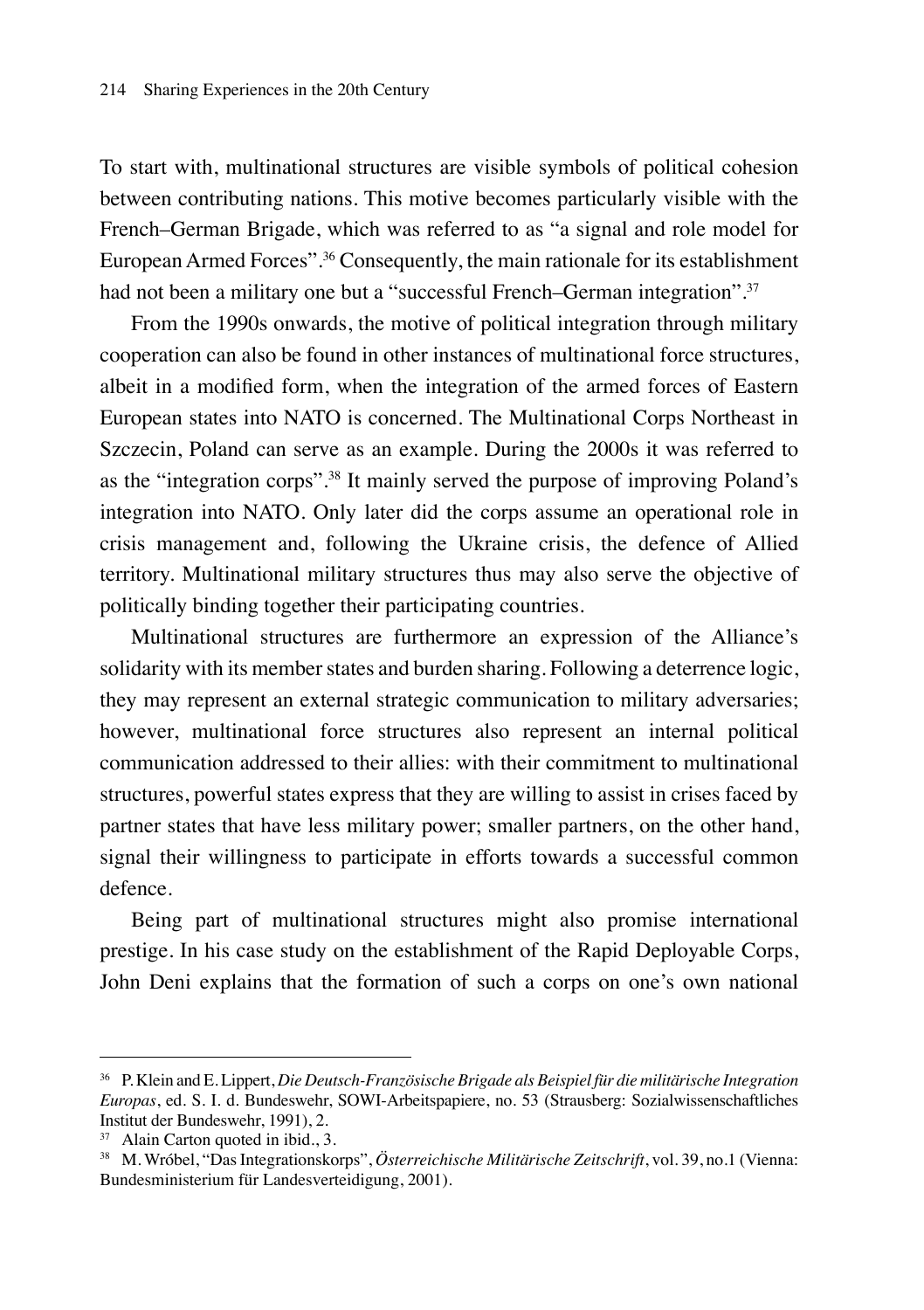territory augments international perceptions of credibility.<sup>39</sup>

Not only strategic, operational and political motives are at play when the establishment and continuance of multinational formations and command structures are concerned. A third cluster of motives can be found at the organisational level of the armed forces. Membership of major multinational formations and higher command structures provides smaller countries with the opportunity to assign their military personnel to posts that do not exist at the national level due to the small size of their armed forces. This applies to the level, as well as the diversity, of assignments, with military advancement being the focus of the assignment level and the transfer of knowledge being the main purpose with regard to the diversity of assignments. Furthermore, participation in multinational headquarters in some cases ensures access to joint sources of funding and training capacities.<sup>40</sup>

The establishment of multinational structures is often also a way for European armed forces to preserve some of their size and capabilities in times of force cuts. Many of the current multinational forces emerged from military structures that had initially lost their original purpose: the British I Corps of the British Army of the Rhine stationed in Germany was the nucleus of the Allied Command Europe Rapid Reaction Corps, the Headquarters Allied Land Forces Schleswig-Holstein and Jutland was the core of the Multinational Corps Northeast and the Multinational Division North, established in 2019, emerged from the Danish Division based in Haderslev, Denmark. Multinational cooperation may therefore contribute to the survival of military structures. Despite their strategic rationales and political impetus, multinational cooperation might also have a self-referential motivation based on an organisational interest in the survival of national military structures.

## **5. Conclusion**

The institutionalisation of military cooperation in Europe originated in US–British cooperation during World War II. During the Cold War, NATO

<sup>39</sup> J. R. Deni, *Alliance Management and Maintenance: Restructuring NATO for the 21st Century*, 50, 70.

<sup>40</sup> Ibid., 50, 75.